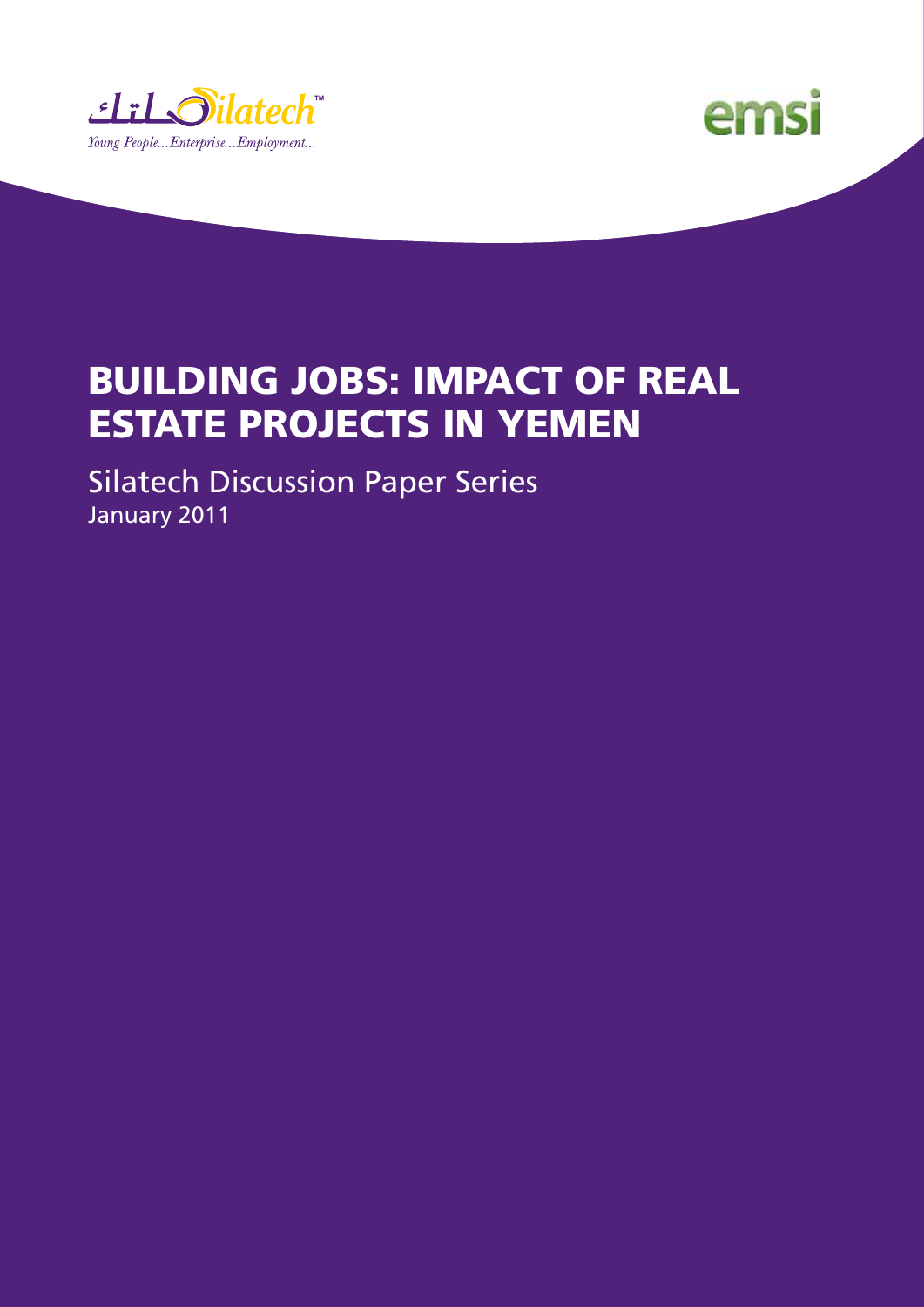## **Foreword**

At Silatech, we believe in using knowledge to stimulate enterprise and employment opportunities for young people to support their advancement. Since our launch in 2008 by Her Highness Sheikha Mozah bint Nasser Al Missned of Qatar, Silatech's Board Chair, action-oriented analytics has driven Silatech's work.

In 2008, we launched the Silatech Index in partnership with Gallup, Inc. which captured the voice of young Arabs through face-to-face surveys of thousands of young people, and led to rich discussions with policy makers across the region. In 2009, we launched a joint effort with the Brookings Institution, which led to a seminal study of social enterprise in the Arab world and significant follow-on initiatives.

As 2010 comes to a close, I am delighted to introduce the Silatech Discussion Paper Series created under the leadership of Dr. Pawan G. Patil, Silatech's Chief Economist & Chief Economic Development Officer. These papers, written with partners, highlight a viewpoint or opportunity that we believe can achieve sustainable impact at scale. With a practitioner's perspective and informed by our work, their purpose is to inform, provoke and enable action - supported by knowledge.

We are grateful to our partner, EMSI, for their expertise in creating the first several reports of the series. This second paper looks at Yemen's construction industry, and evaluates how effective training can create longlasting jobs for Yemeni youth, as well as economic value for the country.

I hope you enjoy reading this report, and welcome your feedback.

t 7, E 76

RICK LITTLE Chief Executive Officer Silatech

Yemen has a rich heritage in construction, and its traditional buildings are known the world over for their craftsmanship. As the industry modernises in a challenging environment, it is useful to understand how growth can stay inclusive, and opportunities are created for employment and young people's greater participation in the national economy.

This report is the culmination of much effort by EMSI and Silatech to assess and assemble relevant data, and transform it into information. Throughout, Silatech's insight into skill development in Yemen have been invaluable.

We hope this research goes beyond 'data' and provides actionable information that will support policy and bring hope to Yemen's youth. It is nice to contribute towards thinking about solutions, not just problems, and we look forward to helping efforts that continue in doing so.

ANDREW CRAPUCHETTES Chief Executive Officer EMSI (Economic Modeling Specialists Inc.)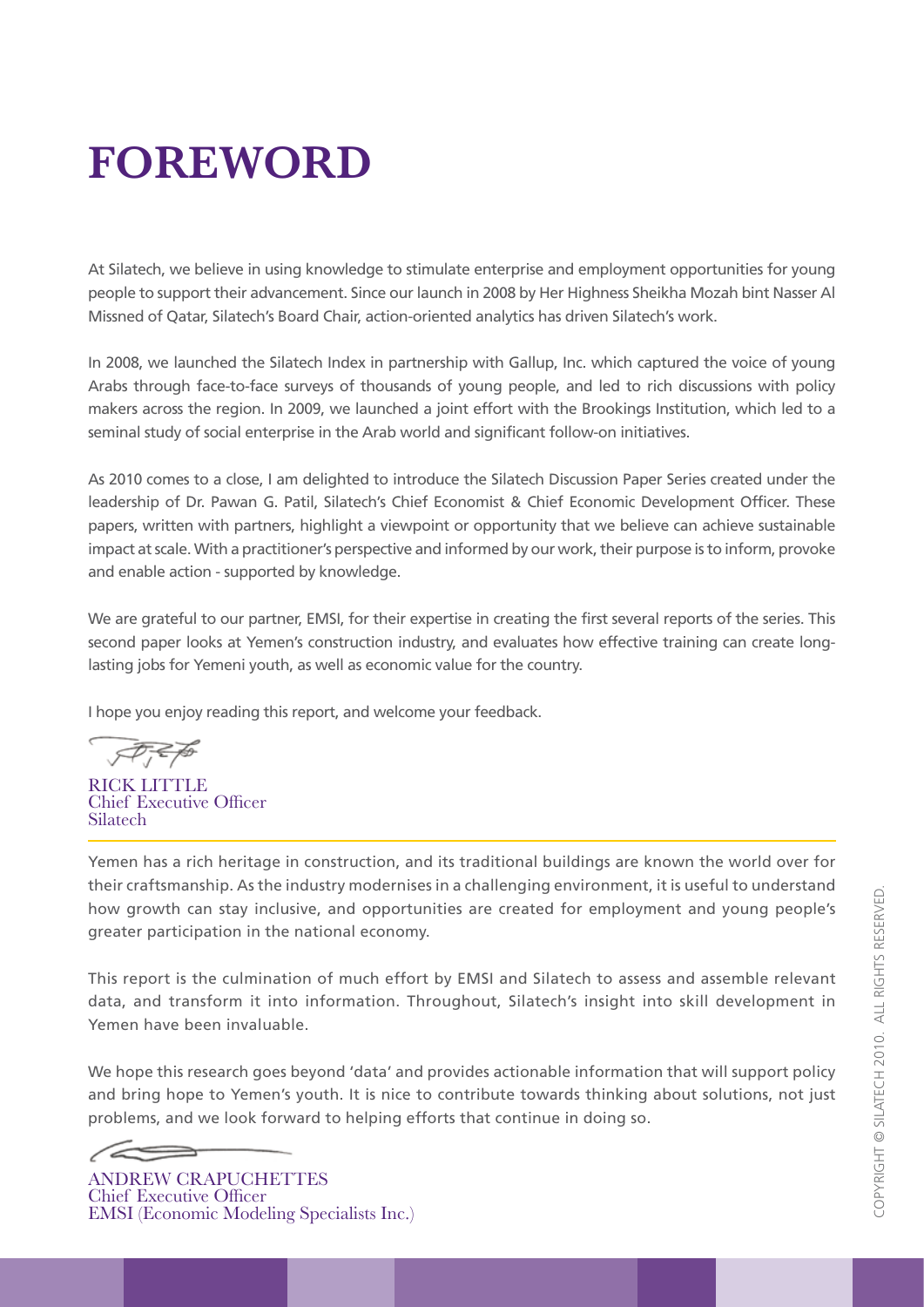### **INTRODUCTION**

For the next generation of Middle Eastern workers, substantial barriers stand in the way of finding employment and opportunities to build fulfilling careers based on meaningful work. Among the many issues that exist, three particular stumbling blocks exist for workers, their employers and the country:

- a) A shortage of skills, and skilled workers, which constrains organisation growth and economic development;
- b) Lack of a structured entry process into the formal sector of the economy, which is crucial for career success but often difficult or impossible for workers who start in the informal sector as they wish to make the necessary transition; and
- c) Inadequate connection between supply and demand - private companies play an increasingly important role in shaping the market for in-demand skills, but have almost no voice in what skills are trained for because of current education and employment practices.<sup>1</sup>

Workforce skills need to be developed and deficiencies overcome to create flourishing economies. Private companies need skilled workers to expand, but they can't afford to gamble with locally sourced, and potentially low-skilled, workers because of often restrictive and stringent practices around hiring and firing that limit their freedom to recover from hiring mistakes. These companies need assurance that the workers they hire have the needed skills to succeed, so they don't take any unnecessary risks while hiring in domestic labour markets.

Training that is tailored specifically to the needs of industries has the potential to address these issues.

- a) The skills constraint to growth can begin to be removed as training and the supply of skills increasingly conforms to specific company needs;
- b) Informal sector or first-time workers can be educated by an intermediary training provider, and thus have the potential to flow more easily into formal sector employment; and
- c) Workers could receive signals from the private sector about in-demand skills in a situation where the training provider is able to work directly with the companies actually hiring them.

COPYRIGHT © SILATECH 2010. ALL RIGHTS RESERVED ch 2010. Copyright © Silate

*1 "Missed by the Boom, Hurt by the Bust" (Middle East Youth Initiative). May 2009.*

*The authors would like to thank Dr Mohammed Al Maitami, Jo Aggarwal, and Justin Sykes at Silatech for their review and excellent feedback; and also Mr Saad Sabrah, the Executive Chairman of The General Holding Corporation for Real Estate Development & Investments (Shibam Holding) in Yemen, for his invaluable help and guidance without which this paper would not have been possible.*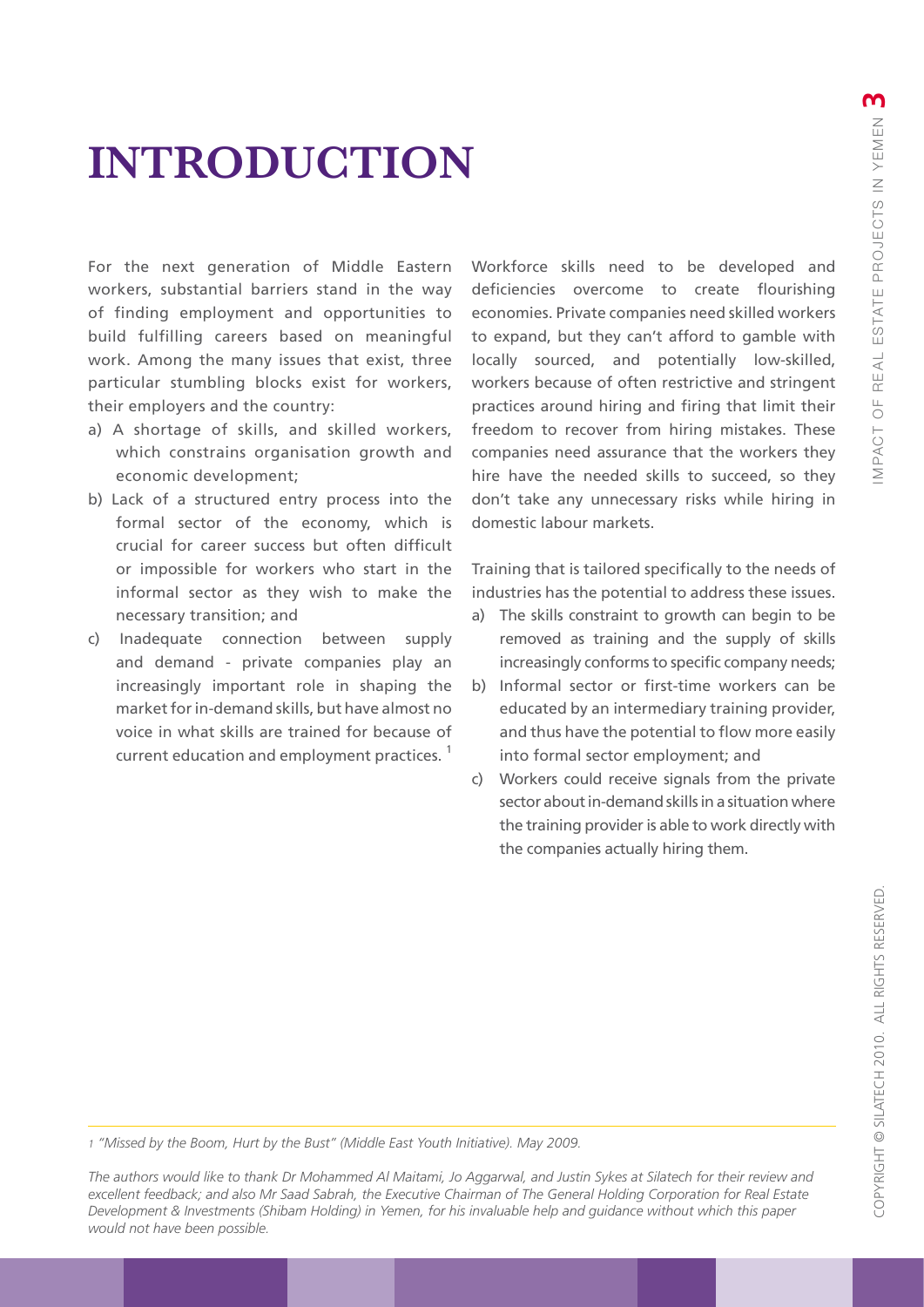

Silatech has sponsored a pilot training venture that follows this model in Yemen, which is engaged in providing construction skills training for Yemeni workers who are hired by private sector clients and projects. One such example includes a well known project in Sana'a: the Al-Rayyan Hills project. The training venture has the potential to provide lasting benefits to Yemen. It is now in a position to create a nucleus of activity and a proof point that, when scaled, could remove significant gaps between the Yemeni construction workforce and the private construction industry. This venture has specific benefits to young people, who are specifically trained with the objective of ensuring that the skills gained remain in the labour force over the long term, and thus benefit their families, communities and the national economy of Yemen.

This report quantifies the economic impact that this sort of training could have across the Yemeni economy, and uses the Al-Rayyan Hills construction project as an example. This argument holds for other countries, and this approach is one that could be, and needs to, be replicated in other Middle Eastern countries as well.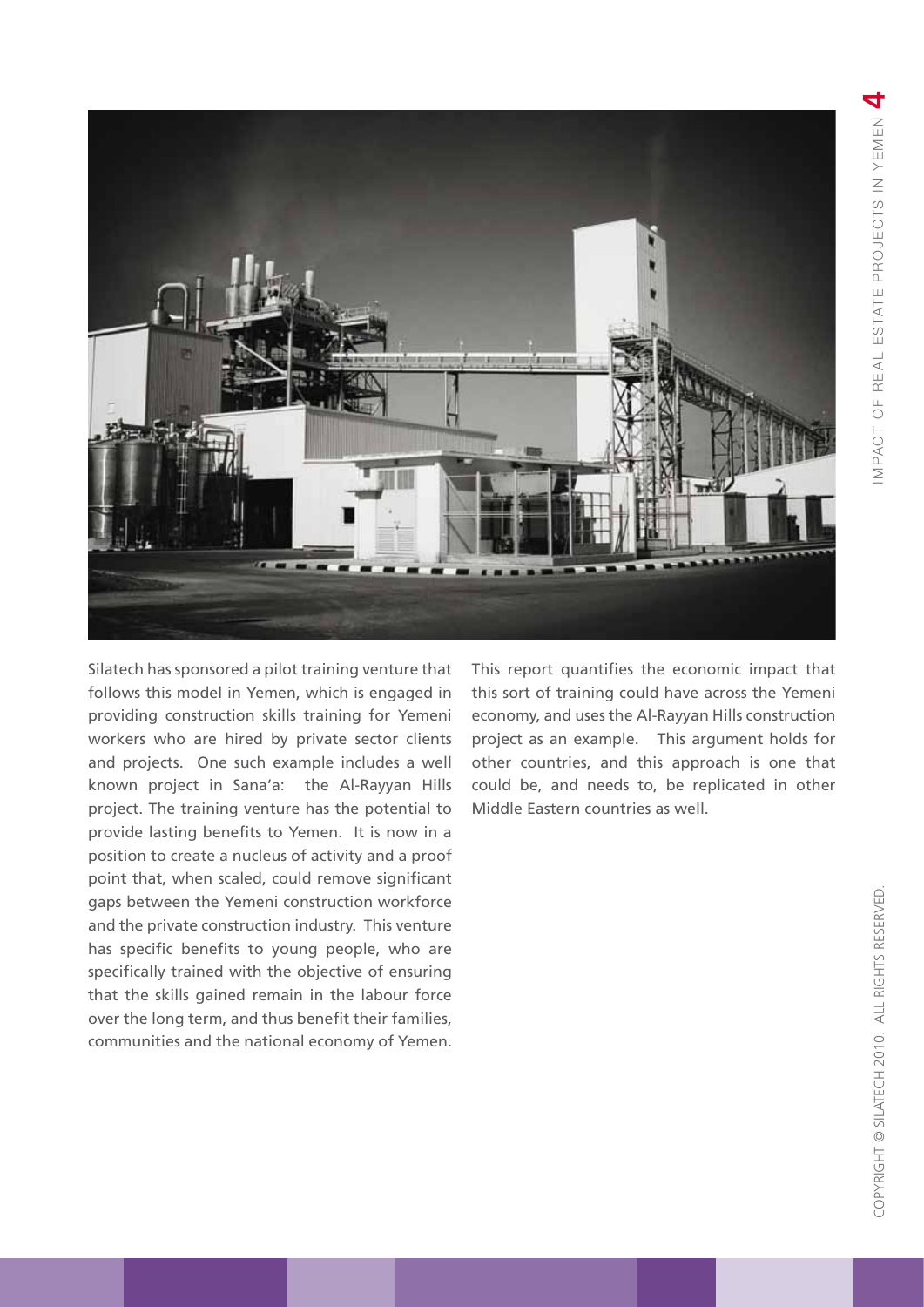### **BACKGROUND**

Like many countries in the MENA region, Yemen's economic success has unfortunately been hindered by the structure and opportunities available for the development of its workforce. Historically low skill levels of domestic workers, complicated funding and management mechanisms to oversee the national vocational training infrastructure, and inadequate hard and soft training infrastructure combined with cultural factors make Yemen a challenging environment for any project or investment that depends on a skilled workforce for success.

### **CONSTRUCTION IN YEMEN**

Construction in Yemen is clearly no exception to these difficulties. Projects often find themselves in a situation where they have overrun costs, suffered delays, and are being required to manage a varying quality of construction. One of the primary roots of these issues is a lack of a scaled up and formalised method of identifying skilled employees within the Yemeni labour force, amongst a large pool of predominantly unskilled workers. Yemeni construction workers often need training in both modern methods of construction and construction safety. Combined with the challenges in procurement practices and the high costs of sourcing machinery and implementing modern forms of construction, it is fair to say that any construction initiative would be hard pressed to implement a project to meet quality, time and cost targets.

Because of the state of the labour market and difficulties in meeting demand for skilled workers, either projects will have to go ahead anyway and take the risk of hiring locally along with any associated impacts on the project in terms of budget and time overruns, or they will choose to bring in expatriate workers, dealing with any extra costs, visas, housing, and resettlement. Both of these situations raise problems not only for the project manager or contractor, but also more broadly, for the country.

In the first case, the country risks creating a less than desirable reputation for investment in construction and ease of implementing projects. In the second case, the Yemeni economy loses out on long term benefits from the employment created by the project as most of these flow overseas. The country's high rate of unemployment at 35% means a there is a surplus of workers available, but it is hard to know which of these workers, and how many, possess the in-demand skills necessary to satisfy private industry needs.

> Large-scale projects, such as the Al-Rayyar Hills development in Sana'a, pose an opportunity to build a foundation of skills in the country. An **investment** in training local workers, who retain their skills and experience and stay in the country and region, would yield returns far beyond the project itself.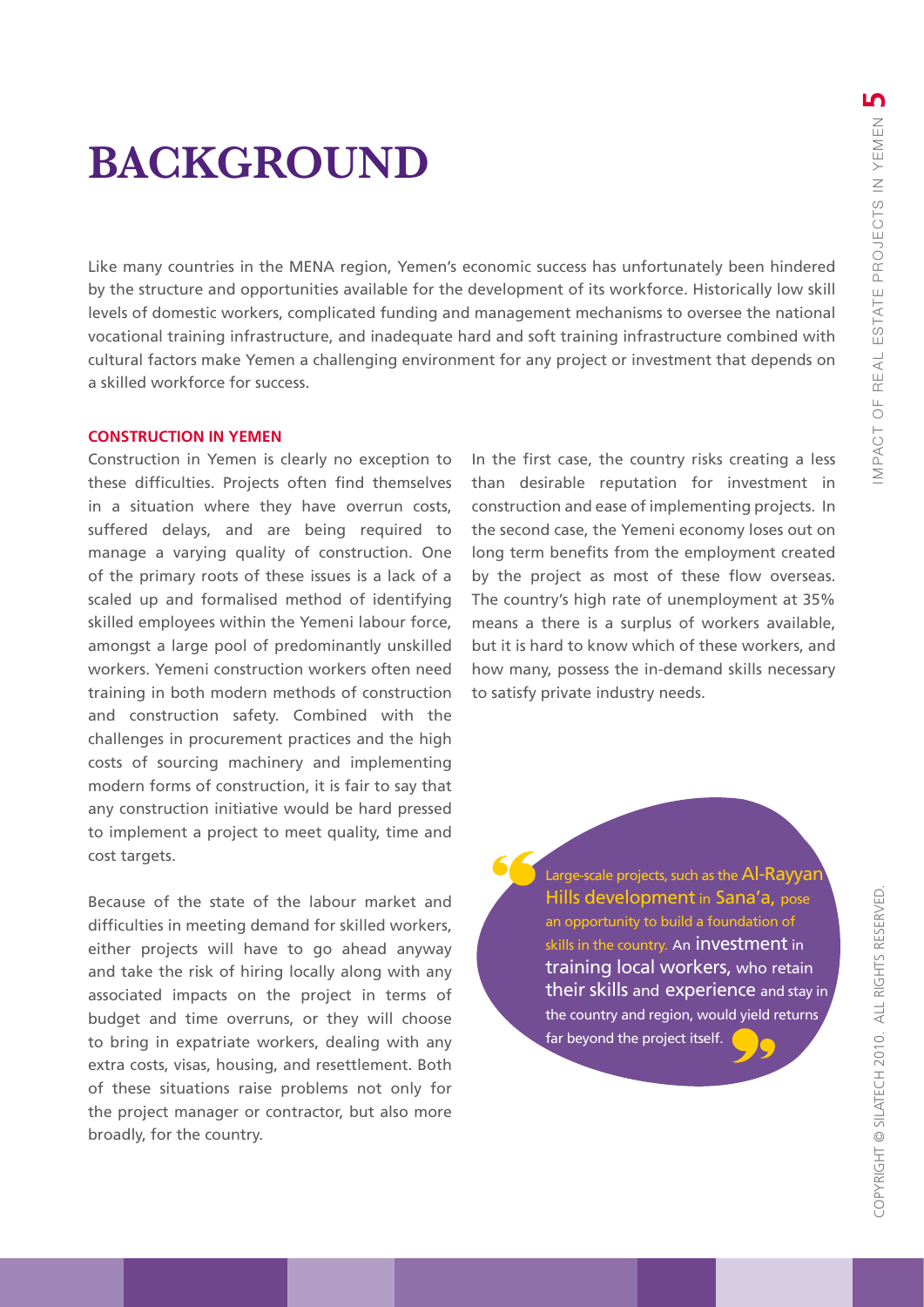### **WHAT CONSTRUCTION LEAVES BEHIND**

Large-scale projects, such as the Al-Rayyan Hills development in Sana'a, pose an opportunity to address this situation and build a foundation of skills in the country. An investment in training local workers, who retain their skills and experience and stay in the country and region, would yield returns far beyond the project itself. As seen elsewhere, 2 to 6 weeks of targeted training go a long way toward equipping workers with the necessary standards and other specialized skills to succeed as construction workers. We can reasonably assume that with this training newly skilled national workers could substitute for skilled foreign workers.

However, private companies get justifiably concerned about the investment in training: if the training does not establish the skills as promised, they have the same unskilled labour as before, with the additional expense of training. Thus, the risk may very well outweigh the companies' desire to invest in it. But in order for Yemen to break out of the vicious cycle caused by untrained labour, the training is a necessary risk to take, and investment in such a measure—whether by the company, the country, or other sources—is definitely worthwhile.

The question this paper seeks to address is what the construction activity leaves behind once the building work is done, and how that benefits the economy. We have considered two scenarios: 1) the construction is done with imported workers; or 2) do the job with trained national workers.

For the first scenario, what is left behind are the buildings plus direct jobs arising from the staffing of these facilities, and the indirect impact in terms of jobs and earnings arising therein.

Under the second scenario, Yemen will have all of the above – the facility itself and operational staff; plus a substantial pool of national workers skilled in construction, who are able to move on to other construction jobs because of the training they received and the job experience they gained. The model will measure the full impacts under both scenarios with a strong case made for the economic advantages of the second scenario.

### **Example: Al Rayyan Hills Project**

The example we have considered for this analysis is Al Rayyan Hills, a mixed-use development, which is proposed to be located on a 440,000 square metre site in the southern part of Sana'a. On completion, the project will include a 200-room, five-star hotel connected to a large conference and banqueting facility. The project will also include 297 luxury residential villas and apartments in addition to retail space and office buildings.

The development will be done in 4-5 phases, the first phase consisting of 172 villas to be finished in approximately 18 months from July 2009. Initial site preparation work has been ongoing from July 2009, and construction has commenced from October 2009 onwards.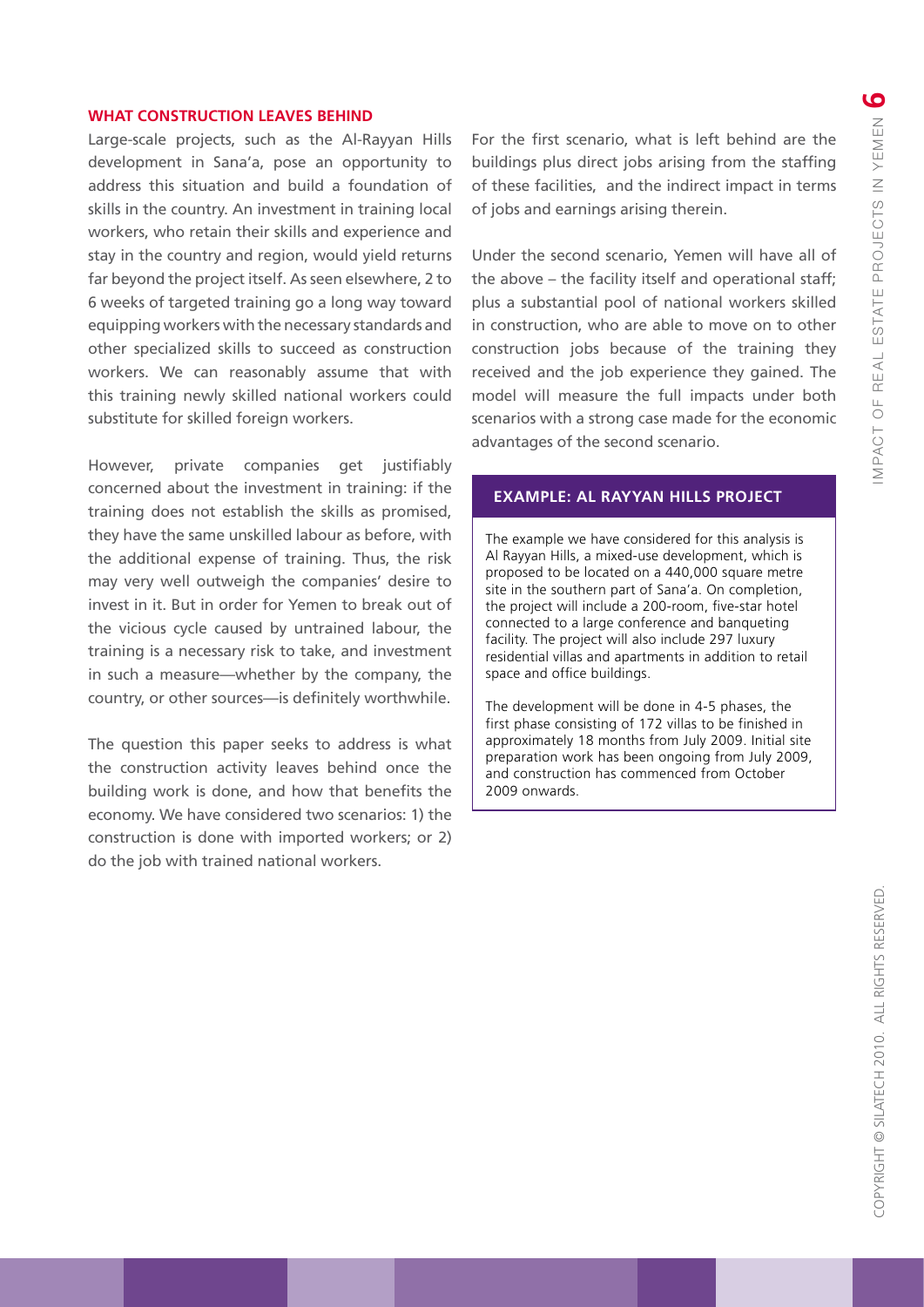## **FrAmework**

This report will quantify, looking to the Al-Rayyan Hills project as an example, the possible returns for industry-specific training. Because we wanted to estimate the impact of training local workers, we set up the analysis to compare two alternate scenarios: one in which 1,000 expatriate workers were employed to build a development such as Al-Rayyan Hills, and the other in which 1,000 Yemeni workers were trained and employed to build the same development. There are two sets of post-construction impacts considered: 1) The impacts associated with operations of the hotel, retail, and private residences created (an estimated 1,200 workers)—termed 'baseline impacts' in this report, and 2) the impacts associated with the skills (or absence of skills if expatriate labor is used) developed by Yemeni workers through training and work experience on the development.



### **In-Country Training impacts comparison**



Analysis compares the impacts after the construction of Al-Rayyan Hills is completed, with and without training.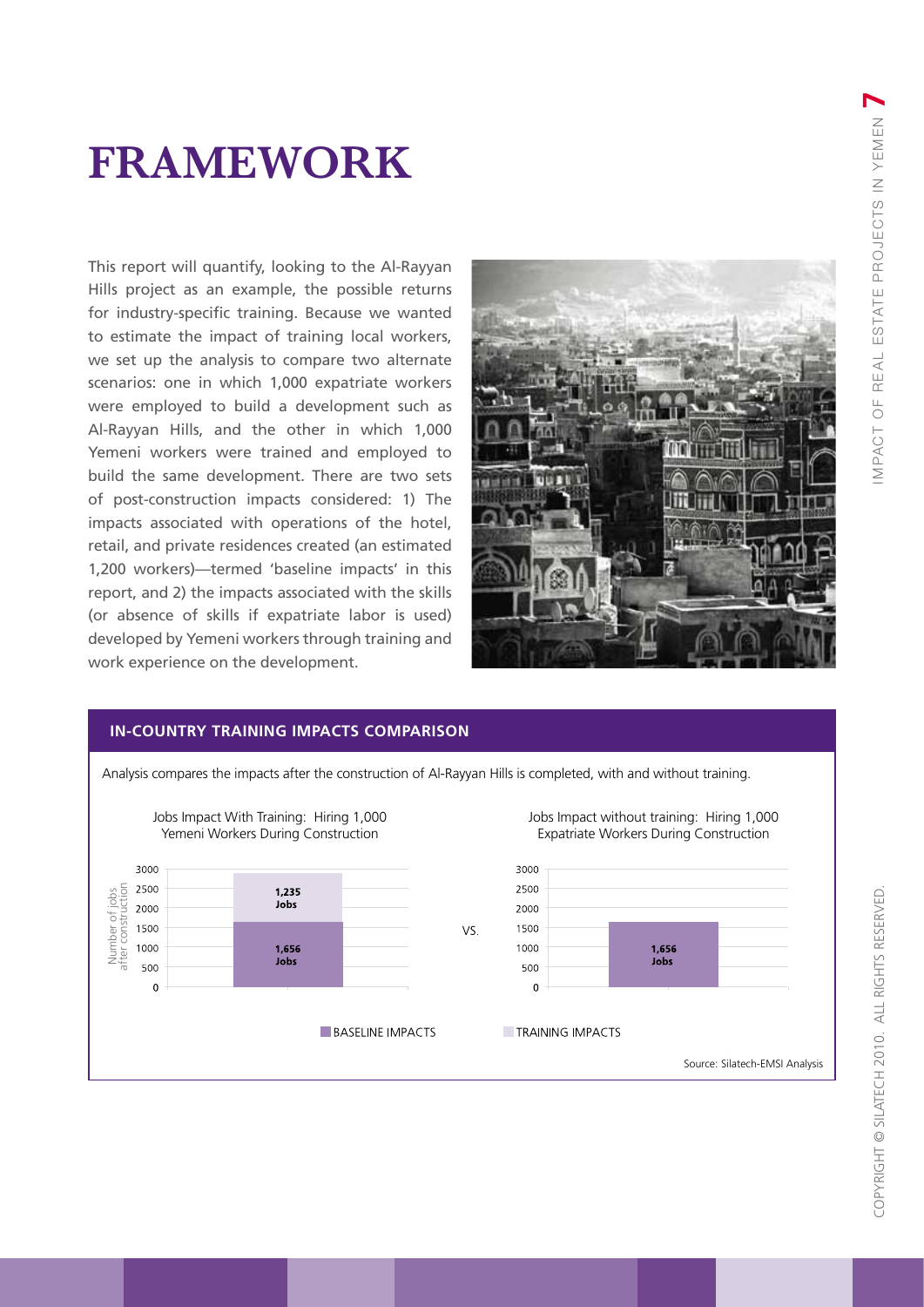### **impacts Summary**

The impact of training, even with conservative assumptions about unemployment rates and skills gained, is substantial.

If 1,000 Yemeni workers are trained and work on the project, 650 of them are likely to remain in construction, creating an additional 585 jobs indirectly, and total earnings of YER 679 million a year (USD \$3.3 million). When combined with the baseline impacts of the hotel, retail, and personal service workers employed as a result of the project, training impacts account for 43% of the total impact on jobs and 41% of the total impact on earnings of the entire project after construction is completed.

If local labour is not trained and expatriate labour is used instead, then all of these additional impacts are lost.

- **BASELINE IMPACTS:** 1,200 Employed (estimated) 456 additional indirect jobs 1,656 total jobs YER 974 Million yearly earnings (USD 4.8 mil) **TRAINING IMPACTS:**
- 650 employed (estimated) 585 additional indirect jobs 1,235 total jobs YER 679 Million yearly earnings (USD 3.3 mil)
- TOTAL IMPACTS: YER 1,653 Million yearly earnings (USD \$8.1 Million)
- •

This is described in more detail in the next section.

### **Impacts With and Without Training**



The impact of training is **1,235 jobs and 3.3 million dollars in earnings a year.** With baseline impacts of 1,656 jobs and 4.7 million dollars in earnings a year, training accounts for over 40% of the total postconstruction impacts.

### IMPACTS **WITHOUT** TRAINED YEMENI **WORKERS**

| Jobs              | 1.656                         |
|-------------------|-------------------------------|
| EPW(p.a.)         | YER 588.395 (USD 2.883)       |
| Earnings $(p.a.)$ | YER 974 Million (USD 4.8 mil) |

### IMPACTS **WITH** TRAINED YEMENI WORKERS

| Jobs            | 2.891                           |
|-----------------|---------------------------------|
| EPW $(p.a.)$    | YER 571,741 (USD 2,802)         |
| Earnings (p.a.) | YER 1,653 Million (USD 8.1 mil) |

#### $1 \text{ YFR} = 0049 \text{ l}$

Notes: baseline impacts consist of the hotel, retail, and residential employment plus indirect effects.

 $(p.a. = per annum)$ 

Source: Silatech-EMSI Analysis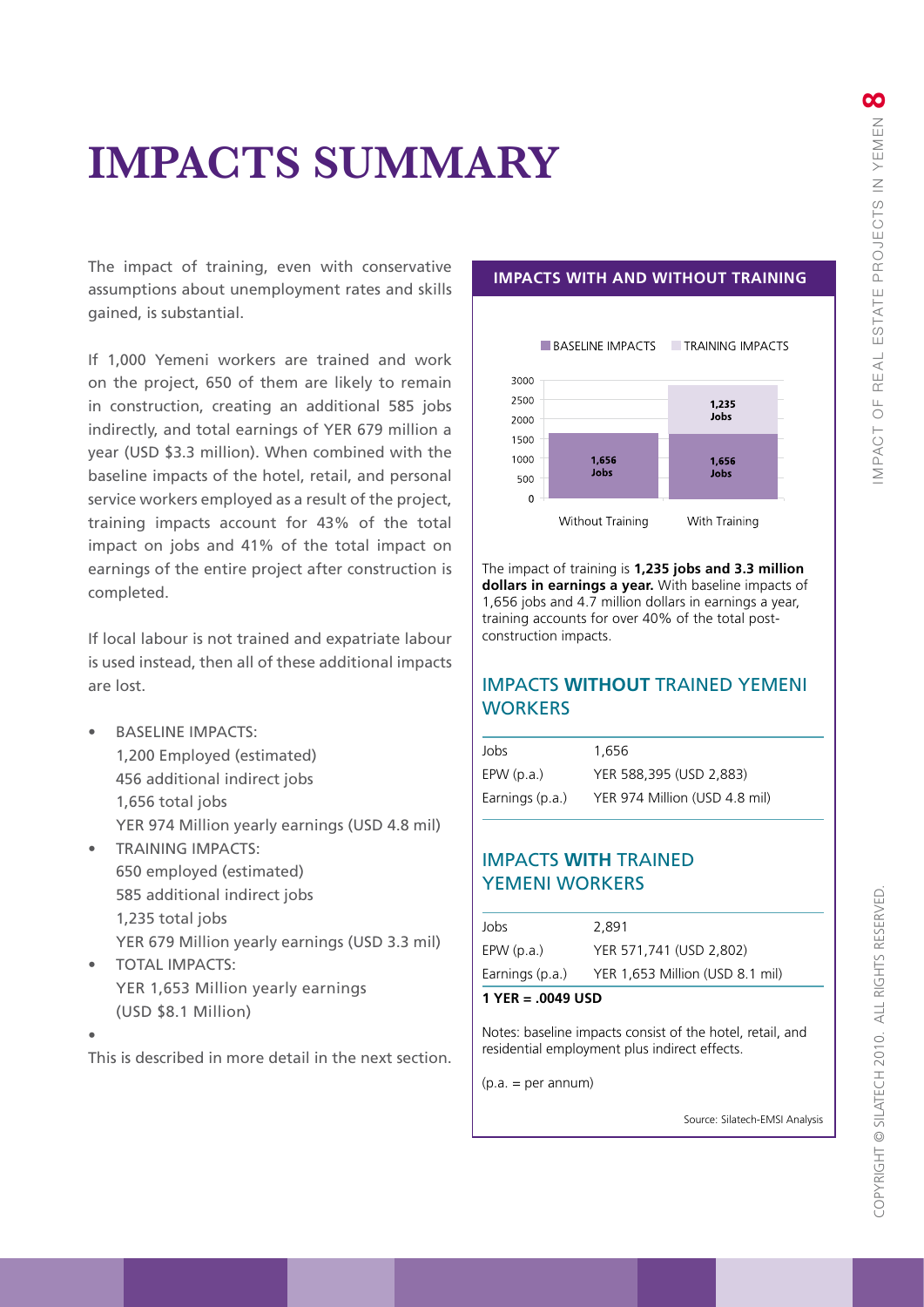## **Training Impacts**

Impacts resulting from training are 1,235 jobs and \$3.3 million in earnings annually.

By infusing much-needed skills into the workforce and giving workers an opportunity to put their skills to use, the impact of real estate projects in Yemen can be greatly increased. The reason for this is simple—the skills gained by the workers will have an effect long after construction ends. If, on the other hand, expatriate labour is used, those skills will be absent, and the benefits lost.

Because Yemen has a shortage of skilled labour, workers who have had training and experience with a project like Al-Rayyan Hills will be in high demand. Even if a full 35% of the 1,000 workers posited were to return to unemployment after the project concludes rather than continuing in any form of work, the return of the skills gained is high: YER 411 million (USD 2 million) in direct earnings per year for the remaining 650 workers, as well as an additional 585 jobs created indirectly earning YER 267 million (USD 1.3 million) a year.

Fostering industry-led training initiatives, such as the Al-Rayyan Hills pilot, is worthwhile because they have potential to open the door for youth and underserved populations to enter into the workforce. The high, long-term impacts associated with the training further demonstrates the value that can be derived from these efforts. Investment in training is an investment in the skill infrastructure needed for a whole economy to thrive.

### **Employment Options After Project Construction**

After the initial project is finished, the obvious next step for trained construction workers is finding more work in Yemen in other construction projects. But if there are no jobs available, where are their skills best used?

From the point of view of the worker, their new skills in construction increase the chances of finding employment in construction outside of Yemen within the GCC. Remittances back to Yemen from these workers bring in income and utilize their skills. However, this may be a second-best solution, as empirical evidence shows that remittances do not encourage domestic entrepreneurship. Finding another occupation requiring similar skills within Yemen may be a preferable solution.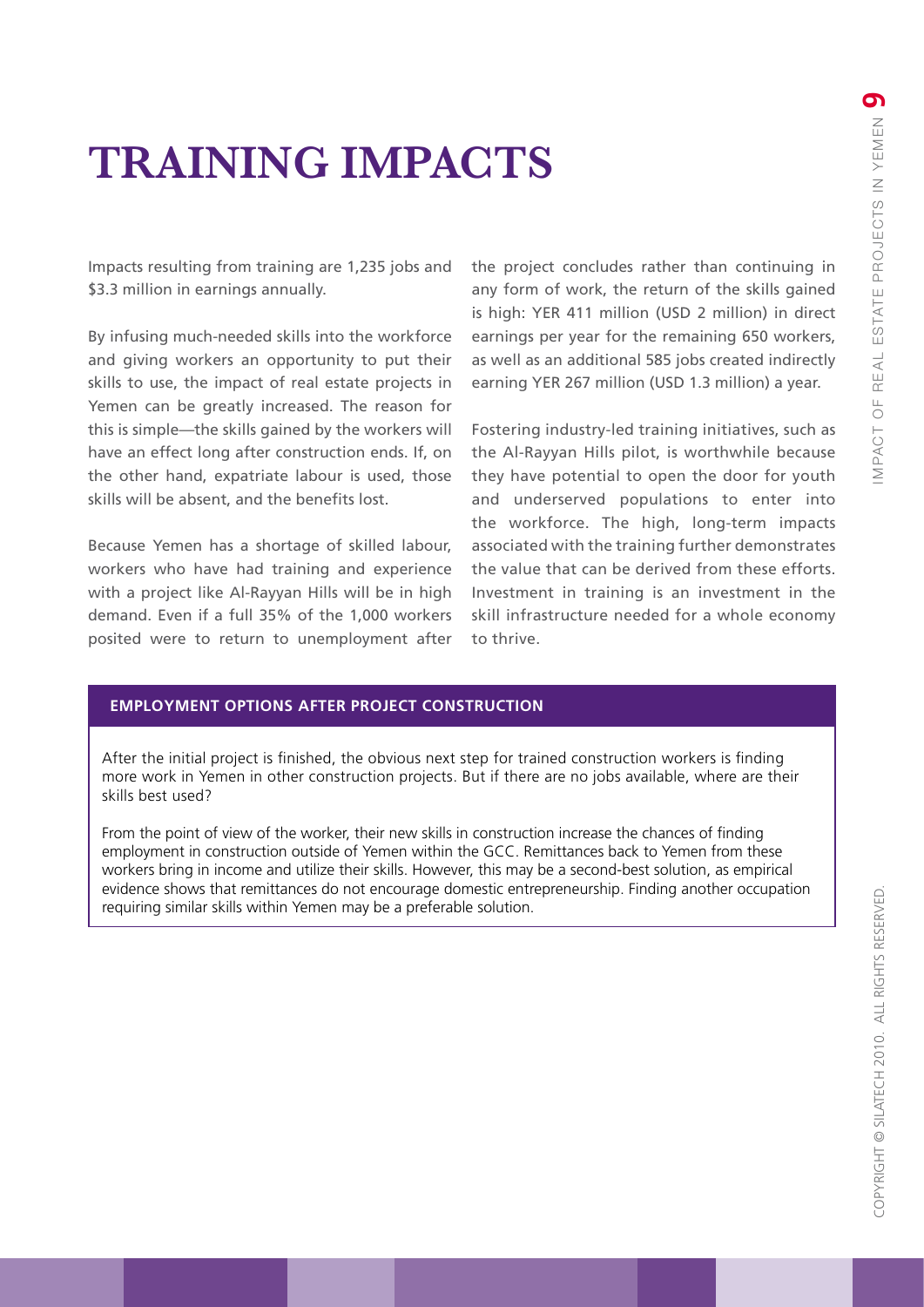### **Assumptions**

Of the 1,000 workers on the Al-Rayyan Hills project, three-quarters are considered to be laborers earning roughly YER 40,816 (US 200) a month and one-quarter more skilled workers earning YER 76,531 (USD 375) a month. After the construction period, of the 65% left in employment, two-thirds are considered to be laborers and one-third are more skilled.

Jobs multipliers: 1.9 Earnings multipliers: 1.65

#### **MICRO-ENTERPRISES**

The construction industry is a typical area to find individuals venturing out on their own (for example, 39% of construction workers in the UK are self-employed). By bringing construction skills into the workforce, a number of start-ups should be created as a result.

### **Typical wages for construction workers in Yemen**

| <b>Construction Labourer</b> US \$ 10/day |                          | <b>YER 2,037</b> |
|-------------------------------------------|--------------------------|------------------|
| <b>Mason</b>                              | <b>US \$40/day</b>       | <b>YER 8,150</b> |
| <b>Plasterers</b>                         | US \$ 20/day             | <b>YER 4.075</b> |
| <b>Electricians</b>                       | US \$3/electricity point | <b>YER 611</b>   |
| <b>Engineers</b>                          | US \$500/month           | YER 101.874      |

**Detail of TRaining Impacts**



| <b>DIRECT</b><br><b>IMPACT</b>   | 650<br>YER 632,653 (USD 3,100)<br>YER 411 mil (USD 2 mil)                              | Jobs<br>EPW(p.a.)<br>Earnings (p.a.) |
|----------------------------------|----------------------------------------------------------------------------------------|--------------------------------------|
| <b>INDIRECT</b><br><b>IMPACT</b> | 585<br>YER 456,916 (USD 2,239) EPW (p.a.)<br>YER 267 mil (USD 1.3 mil) Earnings (p.a.) | Jobs                                 |
| <b>TOTAL</b><br><b>IMPACT</b>    | 1,235<br>YER 549,409 (USD 2,692)<br>YER 679 mil (USD 3.3 mil)                          | Jobs<br>EPW(p.a.)<br>Earnings (p.a.) |

### **Top Indirect Impacts**

| <b>INDUSTRY</b>                                               | <b>JOBS</b> |
|---------------------------------------------------------------|-------------|
| Construction                                                  | 232         |
| Wholesale and retail trade                                    | 112         |
| Manufacturing of other non-metallic<br>mineral products       | 69          |
| <b>OCCUPATIONS</b>                                            | JOBS        |
| Labourers in mining construction<br>manufacturing & transport | 150         |
|                                                               | 53          |
| Extraction and building trades workers                        |             |

Source: Silatech-EMSI Analysis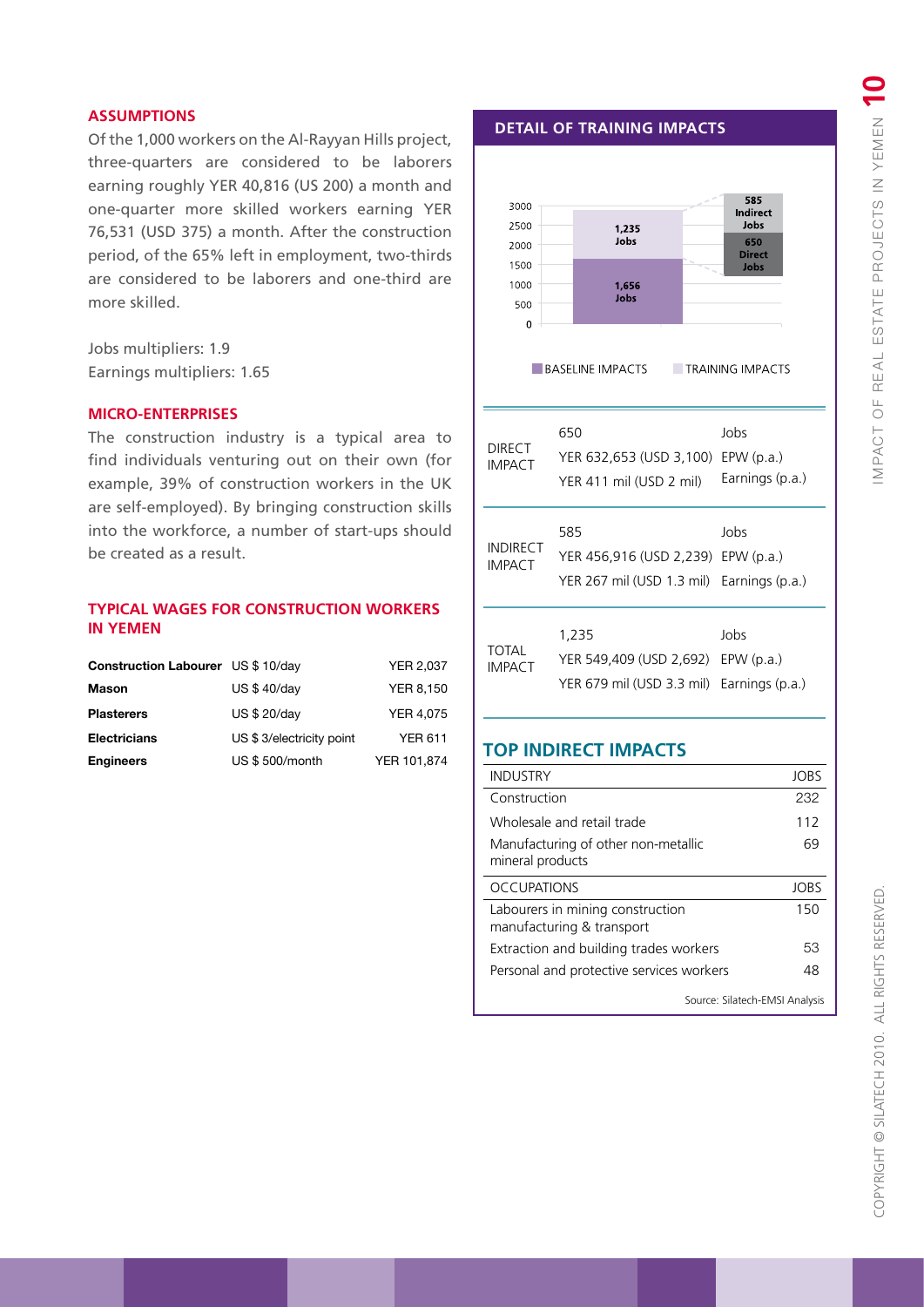### **Baseline impacts**

Baseline impacts are 1,656 jobs and \$4.8 million in earnings annually.

Once the Al-Rayyan Hills Development is complete, there will be impacts associated with the resort, retail, and private residences created. An estimated 1,200 jobs will be created directly as a result of the project, earning YER 557 million (USD 2.7 mil) a year, as well as indirect impacts of an additional 456 jobs earnings YER 417 million (USD 2.1 mil) a year. These are termed 'baseline impacts' since they will be achieved regardless if Yemeni or expatriate labour is used on the project.

#### **Assumptions:**

The proposed hotel and associated restaurant will employ 600 workers (three employees per room– two employees per guest is typical in 5-star resorts). An additional 400 jobs will be created in personal service occupations in association with the 297 residences created, and 200 workers in retail trade.

### **Further Training Opportunity**

Many hotel and personal service workers in Sana'a are also expatriates. As with the construction phase, impacts will be lowered slightly as expatriate workers spend less locally because a portion of their wages leave in the form of remittances. While impacts are not greatly affected, expatriate workers in these jobs means fewer jobs available for unemployed or underemployed Yemeni workers. Given the scale of employment, hospitality training for Yemeni workers might be of interest.

Jobs Multiplier: 1.4 Earnings Multiplier: 1.75

#### **Detail of Baseline Impacts**



### **Top Indirect Impacts**

| <b>INDUSTRY</b>                                               | JOBS                           |
|---------------------------------------------------------------|--------------------------------|
| Construction                                                  | 159                            |
| Wholesale and retail trade                                    | 59                             |
| Manufacturing of other non-metallic<br>mineral products       | 37                             |
| <b>OCCUPATIONS</b>                                            | JOBS                           |
| Labourers in mining construction<br>manufacturing & transport | 62                             |
| Extraction and building trades workers                        | 52                             |
| Personal and protective services workers                      | 46                             |
|                                                               | Source: Silatech-EMSI Analysis |

# ALL RIGHTS RESERVED COPYRIGHT © SILATECH 2010. ch 2010. Copyright © Silate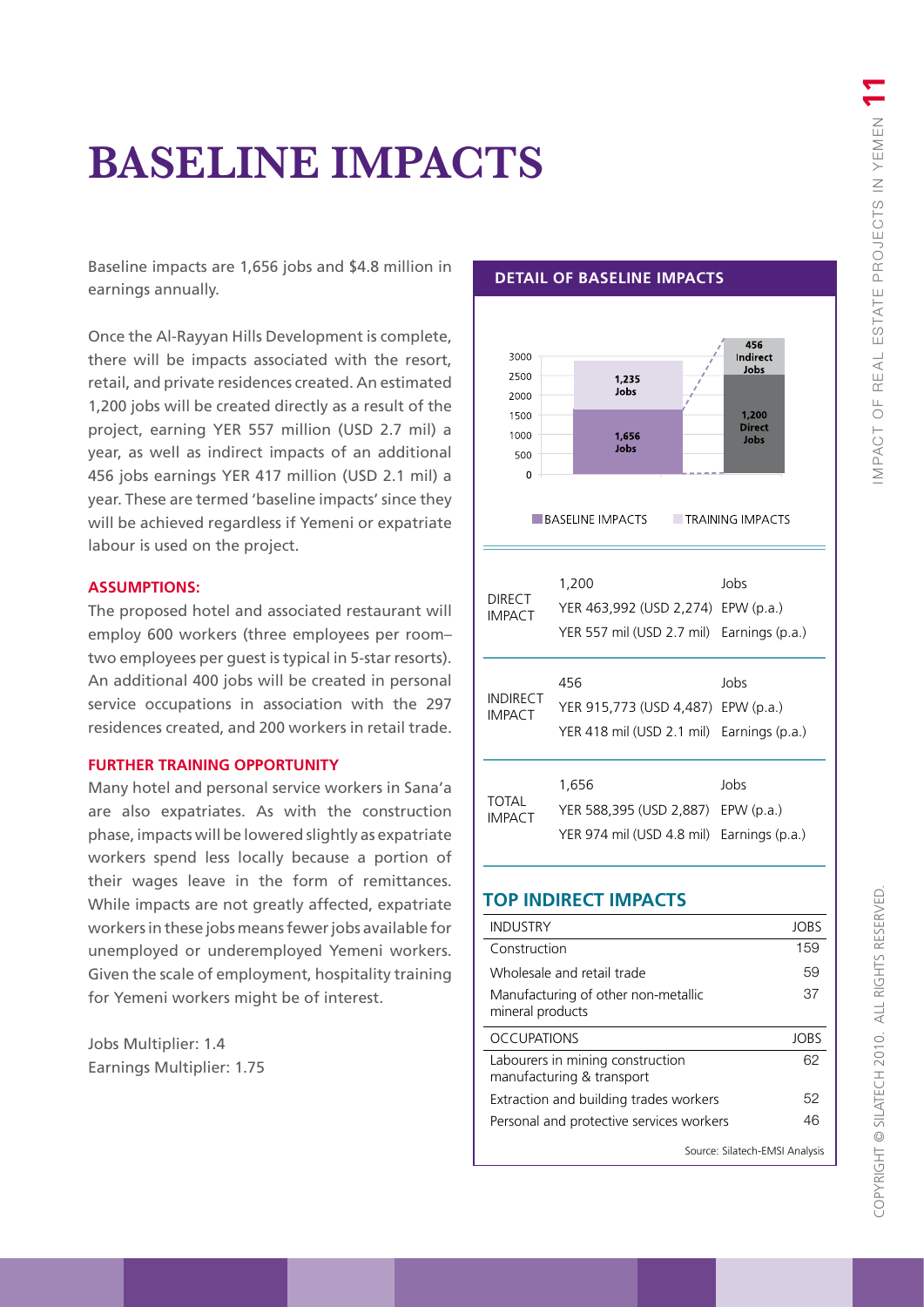### **What it means**

### **HIGH IMPACTS**

The impacts of training for the Al-Rayyan Hills development are impressive, and because the skills that are brought into the workforce will persist long after the project has been concluded, dividends on the investment will be reaped for many years. Providing industry-driven training for projects such as the Al-Rayyan Hills development has the potential for high return on relatively small investments. Analysis has shown that an investment in training that enables, say, 1000 Yemeni workers to be hired over expatriates in the construction industry could yield nearly 1,700 additional jobs and \$3m to the national economy.

### **BRIDGING THE GAP BETWEEN WORKERS AND INDUSTRIES THROUGH SKILLS**

Because training to the needs of industries also avoids current problems revolving around employment and training in the MENA region, this type of training scheme has the potential to simultaneously improve employment prospects for workers and remove skill barriers blocking industry growth.

> **Countries experience** enterprisement is opened. economic and social benefits as more skilled workers enter the workforce.

### **WHO BENEFITS?**

If this sort of training can be accomplished, benefits would be felt by all those affected.

Countries experience economic and social benefits as more skilled workers enter the workforce. Companies benefit through growth as the skills constraints lift and skilled workers meet the employment demand. Workers benefit by gaining in-demand skills and a job in the formal economy. Educational providers and community colleges benefit by having clear direction provided on what skills to train for, and a new ability to direct their students into meaningful jobs. The MENA region benefit as a new route to obtain skills and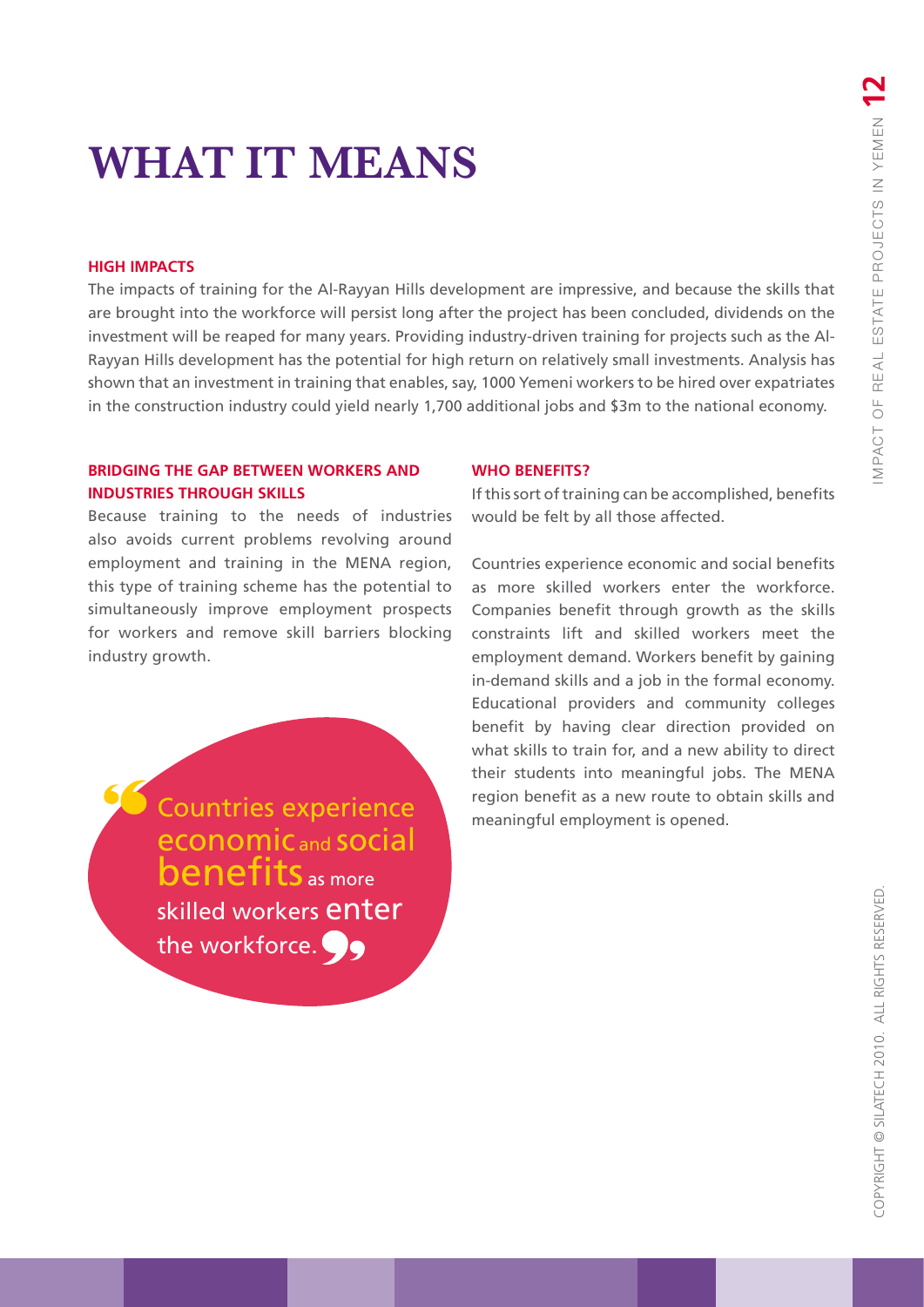### **SUCCESSFUL PILOT**

**NEXT STEPS**<br>
SUCCESSFUL PILOT<br>
In order to gain private industry confidence, a successful pilot of this sort of industry-led training must<br>
be accomplished. If the training provider cannot demonstrate positive outcomes to In order to gain private industry confidence, a successful pilot of this sort of industry-led training must be accomplished. If the training provider cannot demonstrate positive outcomes to private industry from this sort of training arrangement, there will be little scope for further work. Conversely, strong success in initial projects will open up further opportunities.



### **COST/BENEFIT ANALYSIS OF TRAINING**

While the benefit of training to workers and their countries is established in this study, the benefit to companies is not addressed. Upon completion of a pilot, a second piece of analysis should be undertaken comparing the cost/benefit of trained local labor to imported foreign labor from the perspective of the companies that employ them. If trained local labor proves more cost-effective for companies, then training is a viable option for companies. If it proves less cost-effective, then possible funding structures should be explored that would defray the excess costs incurred by training, making the training an attractive option for companies.

### **BUILDING A QUALIFICATION FRAMEWORK**

The ability of workers to assure companies of their knowledge of construction is necessary for them to gain meaningful work after the initial project that they were trained for has ended. A qualification framework needs to be created that can act as a skills passport throughout the MENA region, allowing workers to assure potential employers of their competencies.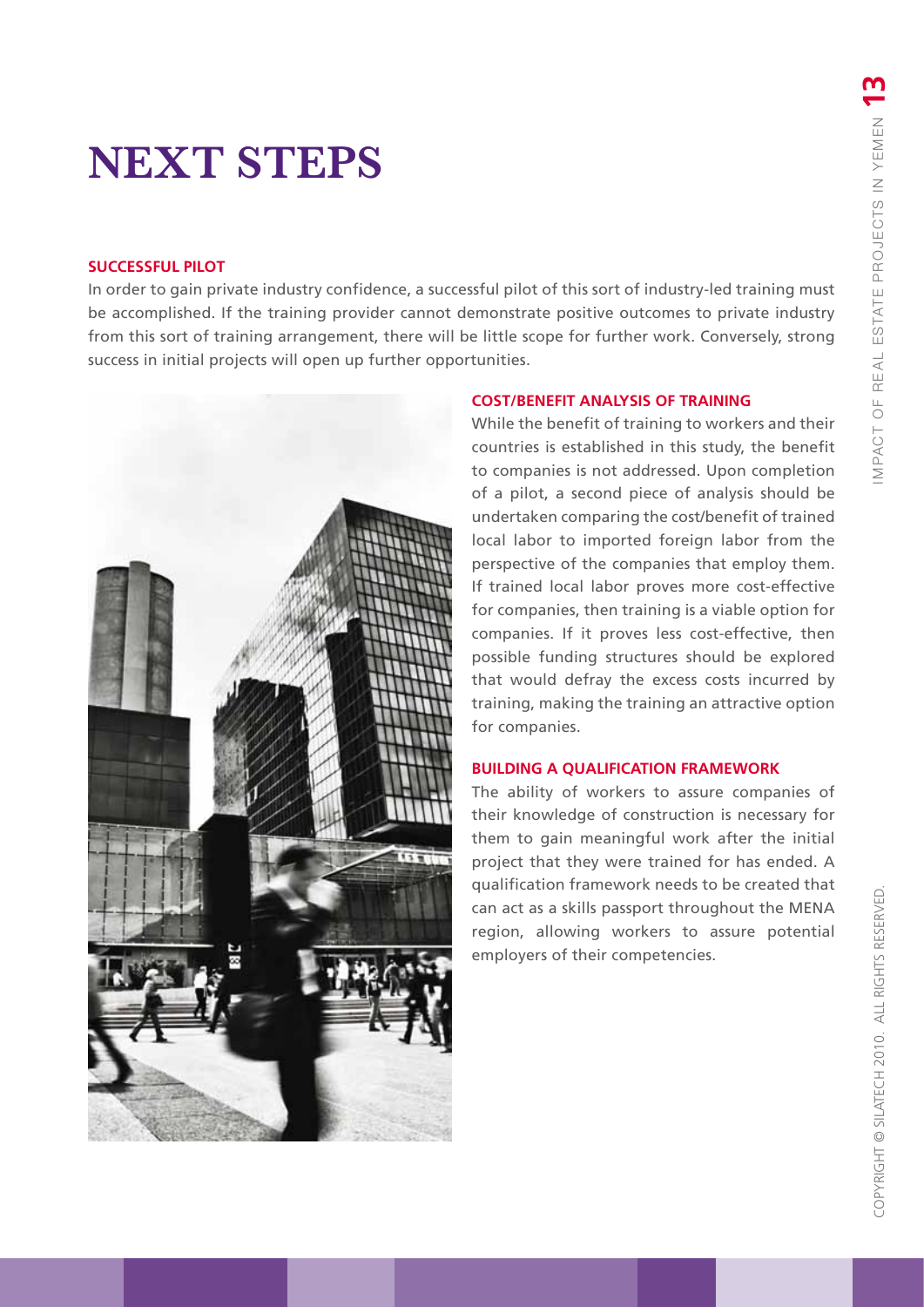### **author credits**

David Beauchamp

Dr Pawan G. Patil

Ramakant Vempati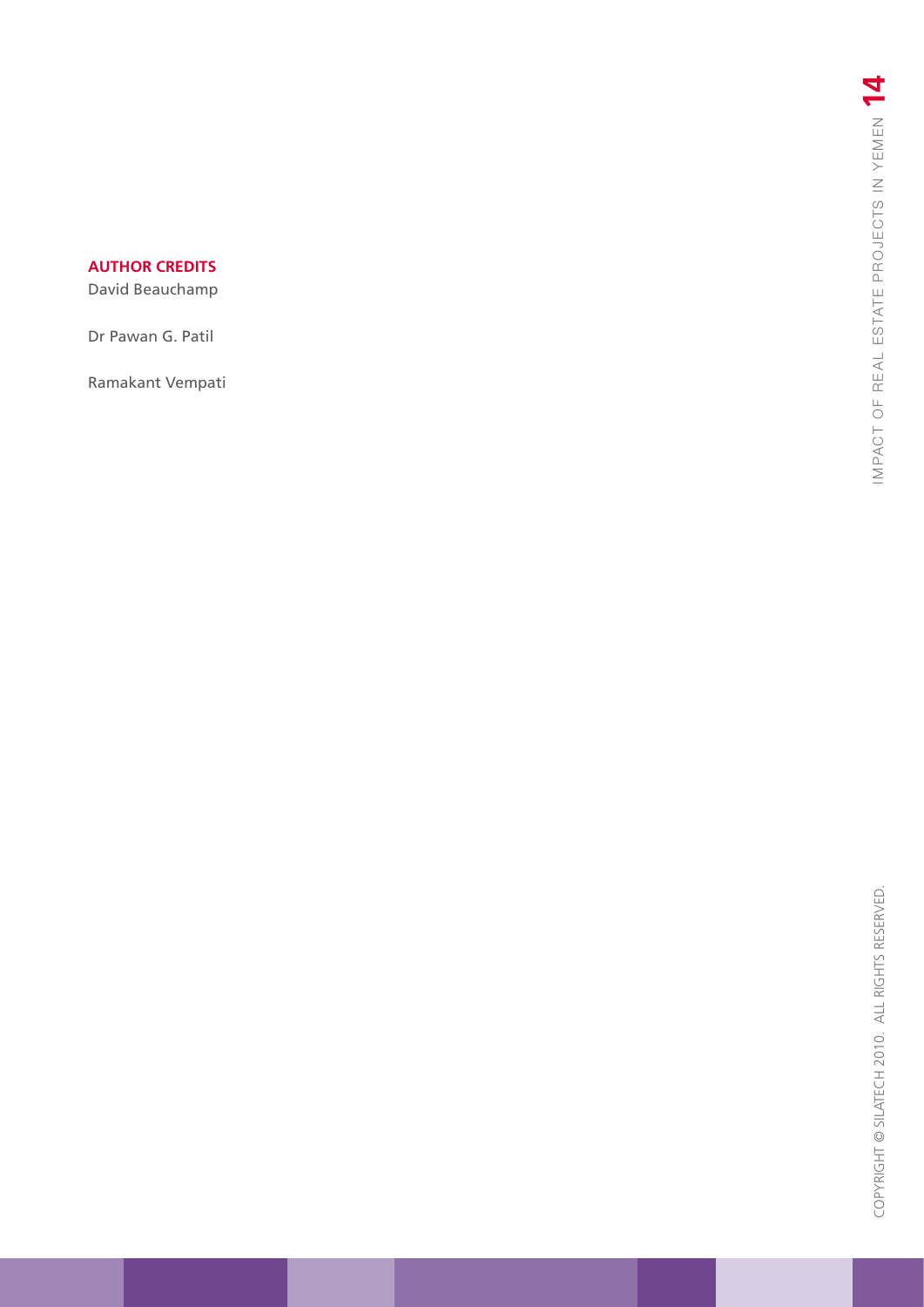### **About**

#### **About Silatech**

Silatech is an innovative initiative engaging the private, public and civil society sectors to promote large-scale job creation, entrepreneurship, and access to capital for young people. It is intended to help address the critical issue of youth unemployment, a serious and growing challenge impacting countries throughout the Arab world. With the support of His Highness the Emir of Qatar and Her Highness Sheikha Mozah bint Nasser Al Missned, Silatech was first announced in 2008 at the UN Alliance of Civilizations Forum in Madrid and launched in June 2008 at the first Doha Summit. More information can be found at www.silatech.com.

#### **About EMSI**

EMSI is an economics consulting firm that provides integrated economic and labor market data, web-based analysis tools, data-driven reports, and custom consulting services. EMSI specializes in detailed information about regional economies for assessment and planning purposes, bringing together industry, workforce, economic development, and education/training perspectives. More information can be found at www. economicmodeling.com





*The information contained in this document is the personal view of the authors and not an official statement of Silatech, and is for informational purposes only. It is not intended to constitute professional advice, and, although Silatech endeavours to ensure the information is accurate, we make no representations or warranties of any kind about the completeness, accuracy, or suitability of the information contained in this document.* 

*Permission is granted to copy (unmodified) all or part of this documents for personal, research, or non-commercial use off-line as long as the copyright message (Copyright © 2010 Silatech) is maintained on each document or part thereof. This material may not be sold, duplicated on other websites, incorporated in commercial documents or products, or used for promotional purposes. Links to the Silatech-EMSI website (http://silatech.economicmodeling.com/) are always welcome.*